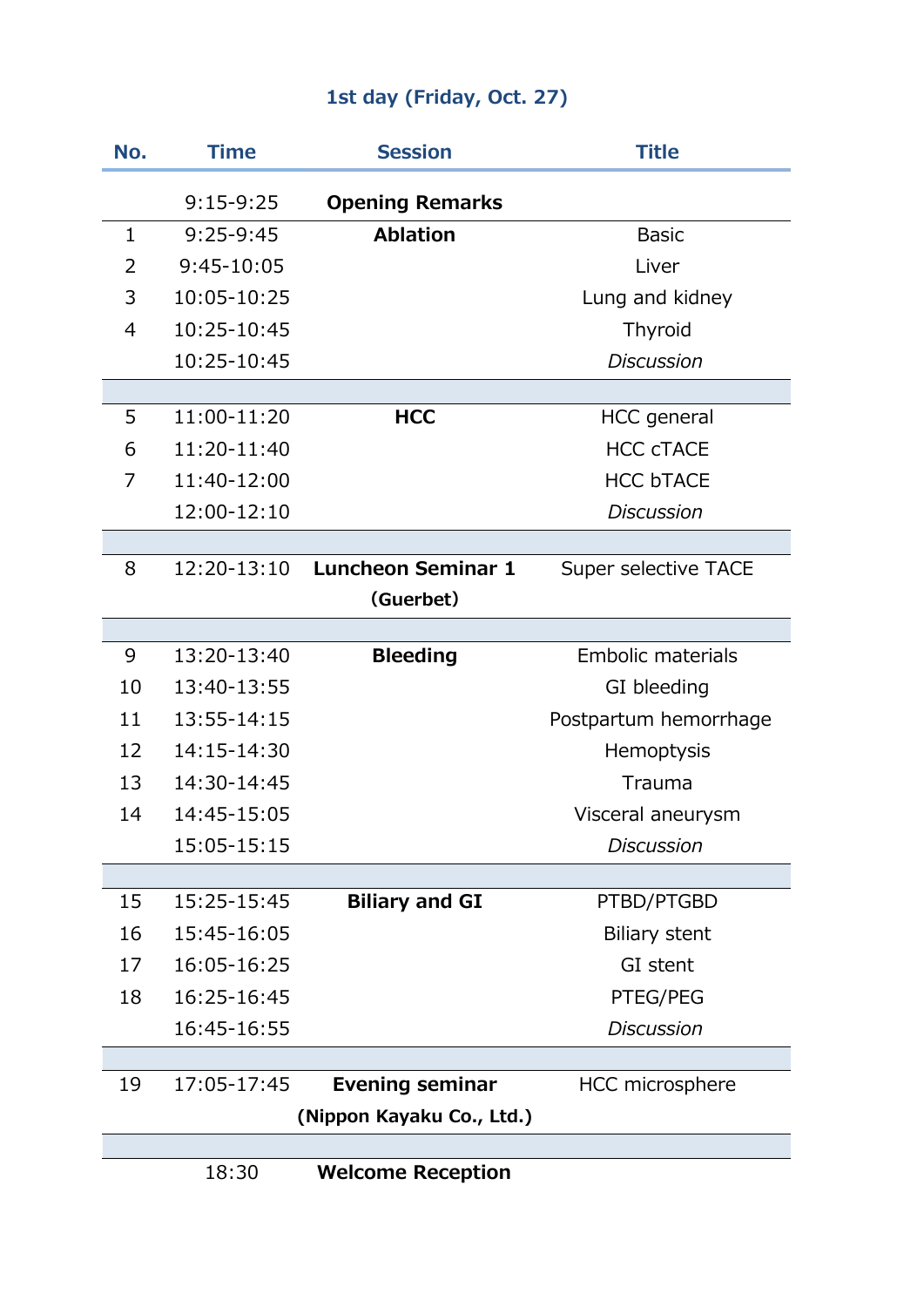## **2nd day (Saturday, Oct. 28)**

| No. | <b>Time</b>   | <b>Session</b>             | <b>Title</b>                   |
|-----|---------------|----------------------------|--------------------------------|
| 20  | $9:00 - 9:20$ | Aorta                      | <b>SG TAA</b>                  |
| 21  | $9:20-9:40$   |                            | <b>SG AAA</b>                  |
| 22  | 9:40-10:00    |                            | SG endoleak                    |
|     | 10:00-10:15   |                            | <b>Discussion</b>              |
|     |               |                            |                                |
| 23  | 10:25-10:50   | Angioplasty                | Iliac & SFA                    |
| 24  | 10:50-11:05   |                            | Renal A                        |
| 25  | 11:05-11:25   |                            | PTA below the knee             |
| 26  | 11:25-11:45   |                            | PTA hemodyalisis access        |
|     | 11:45-11:55   |                            | <b>Discussion</b>              |
|     |               |                            |                                |
| 27  | 12:10-12:50   | <b>Luncheon Seminar 2</b>  | Lymphatic IR                   |
|     |               | (COOK JAPAN INC.)          |                                |
|     |               |                            |                                |
| 28  | 13:10-13:30   | <b>Venous IR</b>           | CV port                        |
| 29  | 13:30-13:50   |                            | <b>IVC</b> filter              |
| 30  | 13:50-14:10   |                            | Venous IR DVT                  |
|     | 14:10-14:20   |                            | <b>Discussion</b>              |
|     |               |                            |                                |
| 31  | 14:30-14:50   | <b>Portal hypertension</b> | <b>TIPS</b>                    |
| 32  | 14:50-15:20   |                            | PTO & BRTO                     |
|     | 15:20-15:30   |                            | Discussion                     |
|     |               |                            |                                |
| 33  | 15:35-16:05   | <b>Case discussion</b>     | <b>Interventional Oncology</b> |
| 34  | 16:05-16:35   |                            | <b>TAE</b> vascular lesion     |
| 35  | 16:35-17:05   |                            | Aorta-peripheral A             |
| 36  | 17:05-17:35   |                            | AV shunt                       |
|     |               |                            |                                |

18:30 **Gala Dinner**